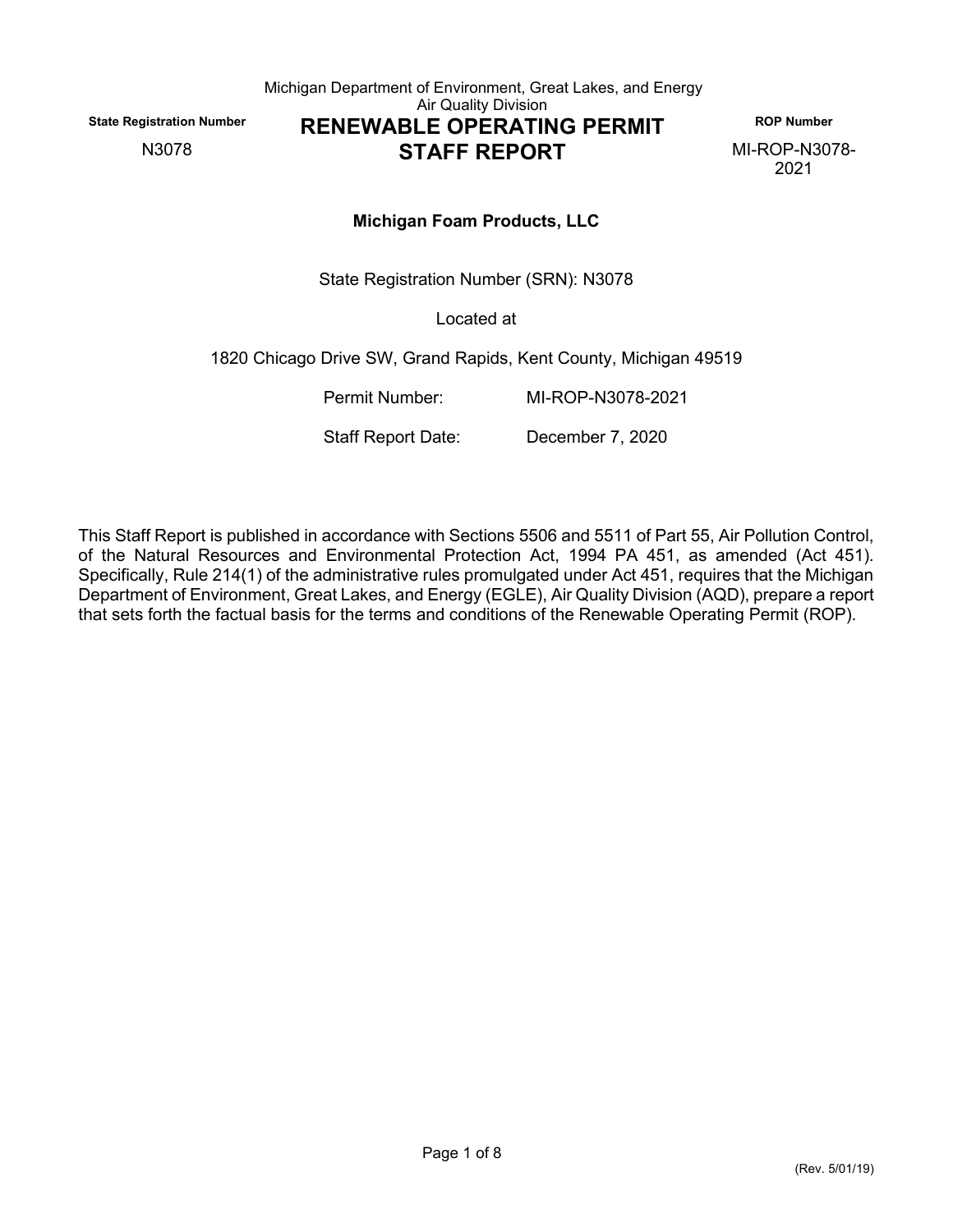| DECEMBER 7, 2020 - STAFF REPORT                |   |
|------------------------------------------------|---|
| <b>JANUARY 7, 2021 - STAFF REPORT ADDENDUM</b> | 8 |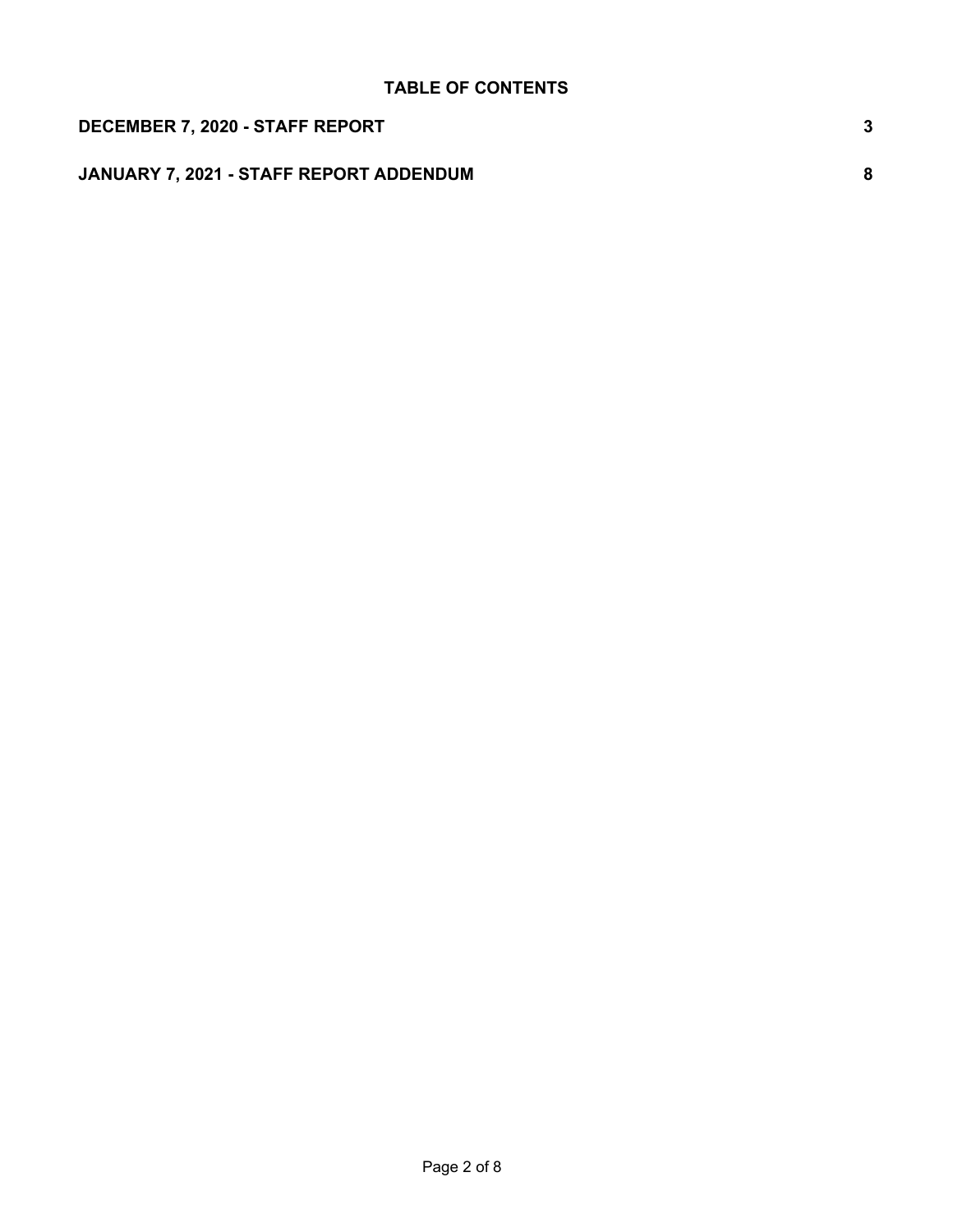Michigan Department of Environment, Great Lakes, and Energy

Air Quality Division

**State Registration** 

# N3078 **DECEMBER 7, 2020 - STAFF REPORT** MI-ROP-N3078-2021

**RENEWABLE OPERATING PERMIT** ROP Number

### **Purpose**

Major stationary sources of air pollutants, and some non-major sources, are required to obtain and operate in compliance with an ROP pursuant to Title V of the federal Clean Air Act; and Michigan's Administrative Rules for Air Pollution Control promulgated under Section 5506(1) of Act 451. Sources subject to the ROP program are defined by criteria in Rule 211(1). The ROP is intended to simplify and clarify a stationary source's applicable requirements and compliance with them by consolidating all state and federal air quality requirements into one document.

This Staff Report, as required by Rule 214(1), sets forth the applicable requirements and factual basis for the draft ROP terms and conditions including citations of the underlying applicable requirements, an explanation of any equivalent requirements included in the draft ROP pursuant to Rule 212(5), and any determination made pursuant to Rule 213(6)(a)(ii) regarding requirements that are not applicable to the stationary source.

#### **General Information**

| <b>Stationary Source Mailing Address:</b>         | Michigan Foam Products, LLC<br>1820 Chicago Drive SW |
|---------------------------------------------------|------------------------------------------------------|
|                                                   | Grand Rapids, Michigan 49519                         |
| Source Registration Number (SRN):                 | N3078                                                |
| North American Industry Classification System     | 326140                                               |
| (NAICS) Code:                                     |                                                      |
| <b>Number of Stationary Source Sections:</b>      |                                                      |
| Is Application for a Renewal or Initial Issuance? | Initial Issuance                                     |
| <b>Application Number:</b>                        | 201900197                                            |
| Responsible Official:                             | Brian Anderson, General Manager                      |
|                                                   | 616-452-9611                                         |
| <b>AQD Contact:</b>                               | Adam Shaffer, Environmental Quality Analyst          |
|                                                   | 616-970-9077                                         |
| Date Application Received:                        | November 27, 2019                                    |
| Date Application Was Administratively Complete:   | January 28, 2019                                     |
| Is Application Shield in Effect?                  | Yes                                                  |
| Date Public Comment Begins:                       | December 7, 2020                                     |
| Deadline for Public Comment:                      | January 6, 2021                                      |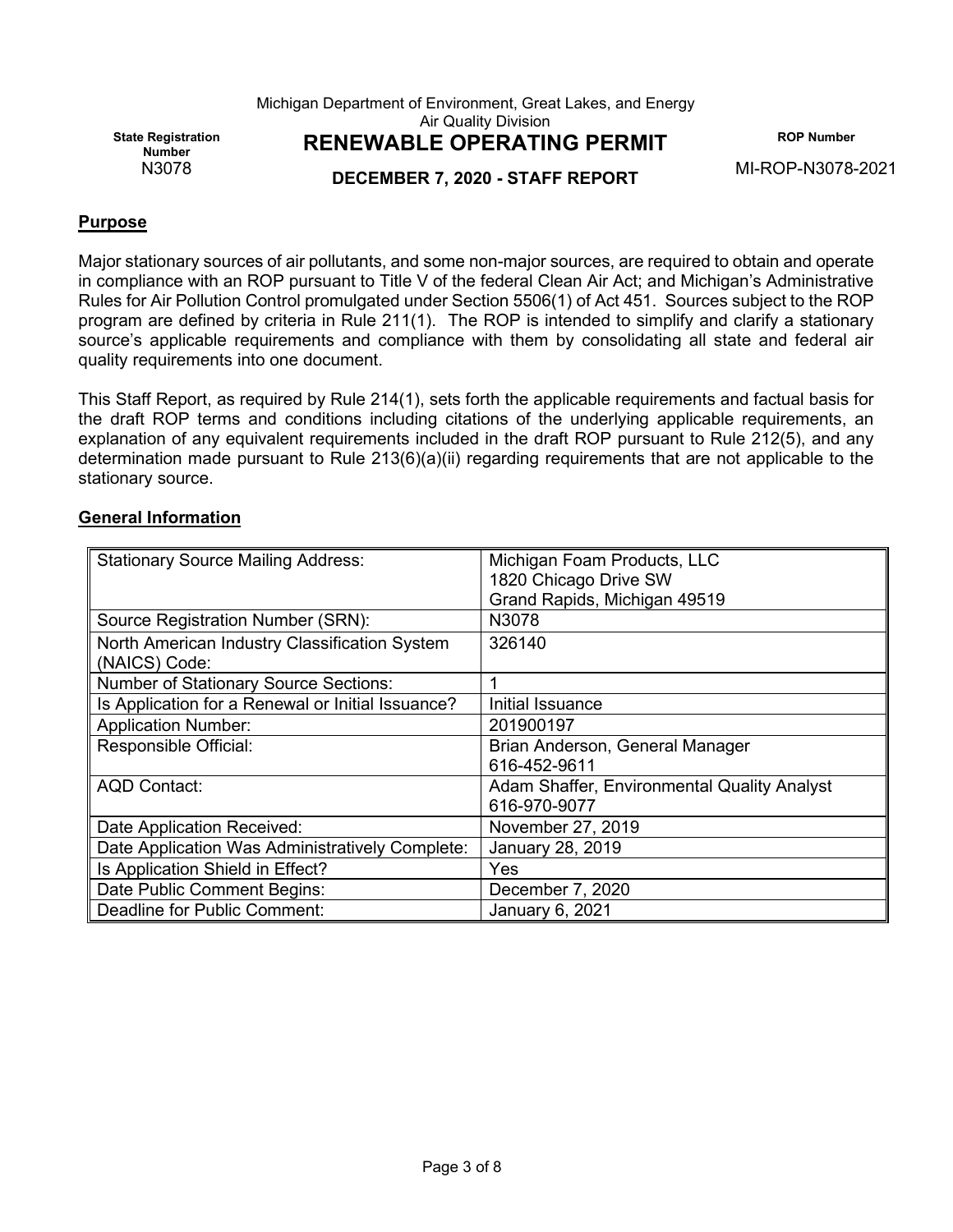# **Source Description**

Michigan Foam Products, LLC is a family owned business that produces expanded polystyrene foam products at their current location in Wyoming, Kent County, Michigan. The area surrounding the site is a mixture of commercial/industrial businesses, wooded areas, a body of water to the south, a park, and residential structures. During onsite processes, Michigan Foam Products, LLC receives pentane impregnated polystyrene beads that are expanded by steam heat into larger spheres. These are then molded into large solid blocks of varying densities and sizes. The blocks are then aged before going through applicable postproduction operations such as wire cutting and embossing to meet the specific demands of customers. The primary pollutant from this process is volatile organic compounds (VOCs) and emissions from the operations are emitted uncontrolled.

The following table lists stationary source emission information as reported to the Michigan Air Emissions Reporting System (MAERS) for the year **2019**.

#### **TOTAL STATIONARY SOURCE EMISSIONS**

| <b>Pollutant</b>                  | <b>Tons per Year</b> |
|-----------------------------------|----------------------|
| Volatile Organic Compounds (VOCs) | 80.99                |

The following table lists Hazardous Air Pollutant emissions as calculated for the year 2019 by the company:

| Individual Hazardous Air Pollutants (HAPs) ** | Tons per Year |
|-----------------------------------------------|---------------|
| Total Hazardous Air Pollutants (HAPs)         |               |

\*\*As listed pursuant to Section 112(b) of the federal Clean Air Act.

See Parts C and D in the ROP for summary tables of all processes at the stationary source that are subject to process-specific emission limits or standards.

#### **Regulatory Analysis**

The following is a general description and history of the source. Any determinations of regulatory nonapplicability for this source are explained below in the Non-Applicable Requirement part of the Staff Report and identified in Part E of the ROP.

The stationary source is in Kent County, which is currently designated by the United States Environmental Protection Agency (USEPA) as attainment/unclassified for all criteria pollutants.

The stationary source is subject to Title 40 of the Code of Federal Regulations (CFR) Part 70, because the potential to emit of VOCs exceeds 100 tons per year.

The stationary source is a minor source of hazardous air pollutant (HAP) emissions because the potential to emit of any single HAP regulated by Section 112 of the federal Clean Air Act, is less than 10 tons per year and the potential to emit of all HAPs combined is less than 25 tons per year.

No emission units at the stationary source are currently subject to the Prevention of Significant Deterioration regulations of Part 18, Prevention of Significant Deterioration of Air Quality of Act 451, because at the time of New Source Review permitting the potential to emit of VOCs was less than 250 tons per year.

EUBOILER was installed on July 23, 1999 and was exempt from New Source Review (NSR) permitting requirements at the time it was installed. However, future modifications of this equipment may be subject to NSR. Based on the size of EUBOILER (<10 MMBTU/hr) the boiler is not subject to New Source Performance Standards for Small Industrial-Commercial-Institutional Steam Generating Units (40 CFR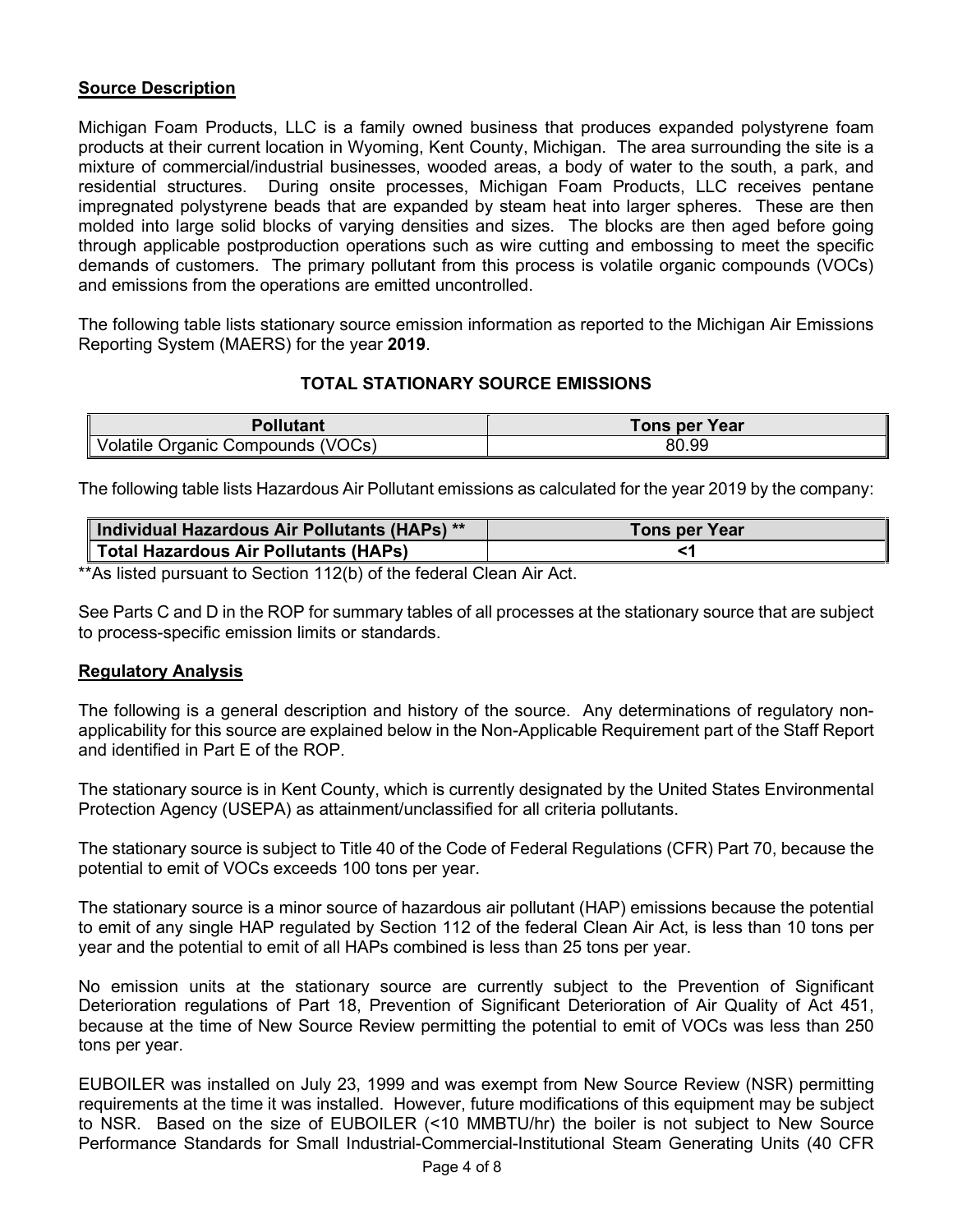Part 60, Subpart Dc). Michigan Foam Products, LLC is not a major source of HAPS; therefore, the boiler is not subject to the National Emission Standards for Hazardous Air Pollutants for Major Sources: Industrial, Commercial, and Institutional Boilers and Process Heaters, (40 CFR Part 63, Subpart DDDDD). Michigan Foam Products, LLC is an area source of HAPs; however, the boiler is natural gas fired and, therefore, not subject to the National Emission Standards for Hazardous Air Pollutants for Area Sources: Industrial, Commercial, and Institutional Boilers (40 CFR Part 63, Subpart JJJJJJ).

Michigan Foam Products, LLC was issued Permit to Install (PTI) No. 33-99 for a molded polystyrene foam manufacturing process on July 23, 1999. The process had a 32 ton per year (tpy) VOC emission limit per a 12-month rolling time period. The permit also had a VOC emission limit of 5.1 pounds per 100 pounds of expandable polystyrene (EPS) beads processed based on a 12-month rolling time period.

On October 2, 2002, PTI No. 211-02 was issued for an expansion of the polystyrene process. The permit was for EUPLASTICRESIN, which consisted of a Preex 9000 vacutrans batch-type resin pre-expander, canvas holding bags, Big W adjustable wall mold, hot room, wire cutting operation, embossing area, and other polystyrene foam producing operations. The permit included a facility wide VOC emission limit of 32 tpy per a 12-month rolling time period.

An increase in the VOC emission limit was approved with PTI No. 211-02A on August 19, 2004. The facility wide VOC emission limit was raised to 64 tpy per a 12-month rolling time period.

On May 4, 2006, PTI No. 211-02B was approved for the addition of one GP 11000 Autowire slabbing system to onsite process operations. Facility wide VOC emission limits were not changed during this permit modification.

An increase in VOC emissions, pentane (VOC) content, and throughput was approved with PTI No. 211- 02C on September 26, 2018. The VOC emission limit was raised to 88 tpy per a 12-month rolling time period. The VOC content of EPS beads was raised to 6.3 pounds per 100 pounds of EPS beads based on a 12-month rolling time period.

An increase of the VOC emission limit for EUPLASTICRESIN to 115 tpy per a 12-month rolling time period was approved with PTI No. 211-02D on May 30, 2019. A VOC emission limit of 352 lbs. per 8 hours was also included. The source became subject to Title V with the issuance of this permit.

During the permitting process for PTI No. 211-02D, based on the BACT analysis, the AQD determined that control of the combined pre-expander and bag storage emissions would be cost effective. In response to this, Michigan Foam Products, LLC agreed to take a lower VOC limit of 115 tpy instead of the originally intended 125 tpy. After further review it was determined that control was not cost effective for this project at the 115 tpy VOC emission limit.

Toxic air contaminants were evaluated according to Rule 225. The blowing agent in EPS beads is pentane (CAS No. 109-66-0) and has an initial threshold screening level with an 8-hour averaging time. Using the allowable emission rate (AER) algorithm from Table 21 of Rule 227 to calculate potential worse case pentane emission, it was determined that a VOC emission limit of 352 lbs. per 8 hours would be included for EUPLASTICRESIN, in order to pass the AER 8-hour initial threshold screening level.

During the ROP process, Michigan Foam Products, LLC submitted a PTI application for an increase in their 8-hour VOC (pentane) emission limit after being issued a Violation Notice for exceedances. An increase in the 8-hour VOC emission limit to 1,909.0 lbs as well as changes to stacks listed was approved and included in PTI No. 211-02E, dated October 20, 2020.

During the technical review of the ROP application, several changes were requested and made to the current sampling plan that Michigan Foam Products, LLC has in place. Changes included but are not limited to increasing of sampling to consist of the most used products until 80% of the total usage from the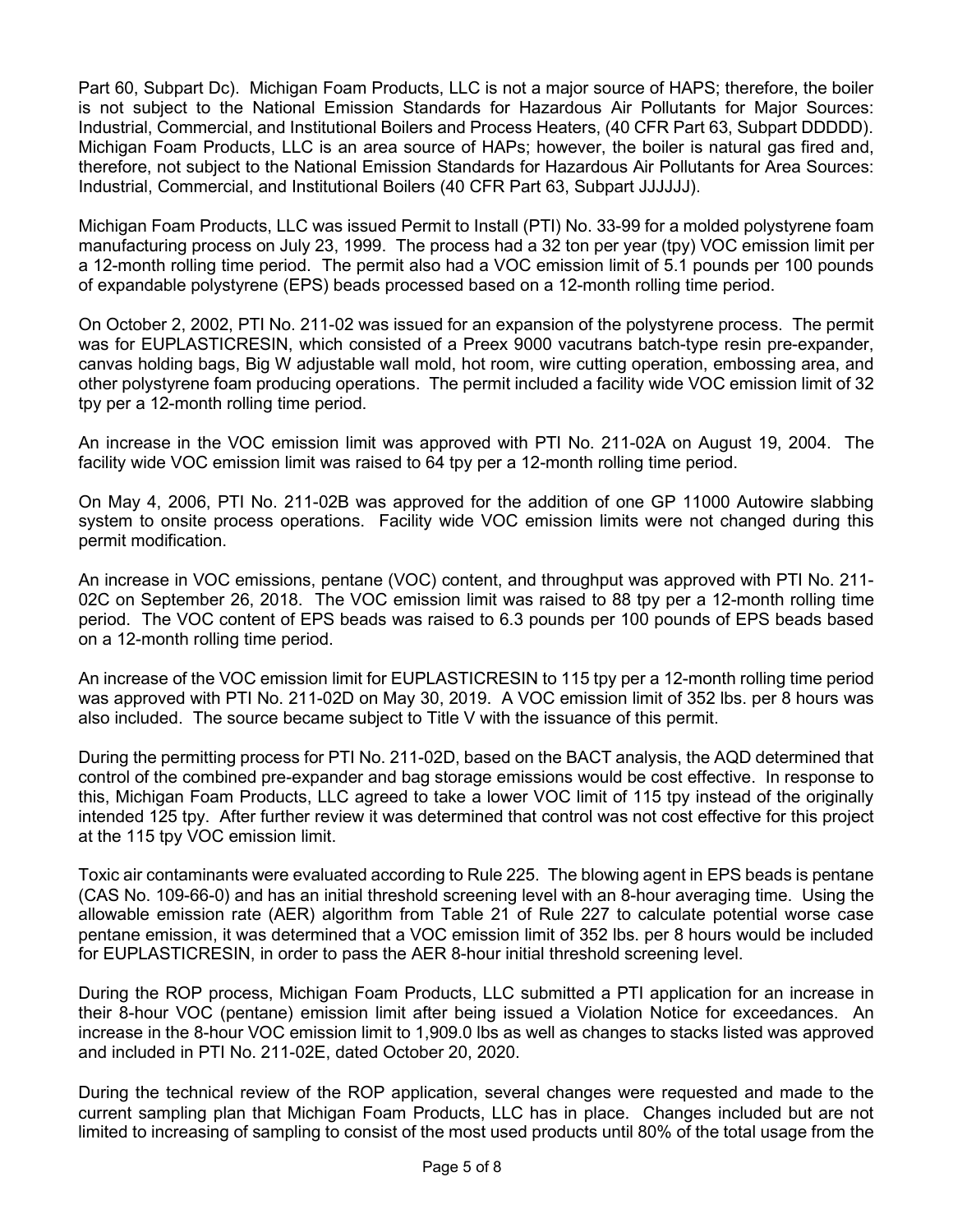previous calendar year has been met. Additionally, if the highest VOC content bead is not included in the products to be sampled for that sample to be included as well. Several rough drafts reports were submitted to the AQD and refined. The final corrected sampling plan was submitted to and received by the AQD on November 24, 2020

The monitoring conditions contained in the ROP are necessary to demonstrate compliance with all applicable requirements and are consistent with the "Procedure for Evaluating Periodic Monitoring Submittals."

No emission units have emission limitations or standards that are subject to the federal Compliance Assurance Monitoring rule pursuant to 40 CFR Part 64, because all emission units at the stationary source either do not have a control device or those with a control device do not have potential pre-control emissions over the major source thresholds.

Please refer to Parts B, C and D in the draft ROP for detailed regulatory citations for the stationary source. Part A contains regulatory citations for general conditions.

# **Source-Wide Permit to Install (PTI)**

Rule 214a requires the issuance of a Source-Wide PTI within the ROP for conditions established pursuant to Rule 201. All terms and conditions that were initially established in a PTI are identified with a footnote designation in the integrated ROP/PTI document.

#### **Streamlined/Subsumed Requirements**

This ROP does not include any streamlined/subsumed requirements pursuant to Rules 213(2) and 213(6).

#### **Non-applicable Requirements**

Part E of the ROP lists requirements that are not applicable to this source as determined by the AQD, if any were proposed in the ROP Application. These determinations are incorporated into the permit shield provision set forth in Part A (General Conditions 26 through 29) of the ROP pursuant to Rule 213(6)(a)(ii).

#### **Processes in Application Not Identified in Draft ROP**

The following table lists processes that were included in the ROP Application as exempt devices under Rule 212(4). These processes are not subject to any process-specific emission limits or standards in any applicable requirement.

| <b>PTI Exempt</b><br><b>Emission Unit ID</b> | <b>Description of PTI</b><br><b>Exempt Emission Unit</b>  | <b>Rule 212(4)</b><br><b>Citation</b> | <b>PTI Exemption</b><br><b>Rule Citation</b> |
|----------------------------------------------|-----------------------------------------------------------|---------------------------------------|----------------------------------------------|
| <b>EUBOILER</b>                              | Natural Gas Boiler (8.37 MMBTU/hr)                        | Rule 212(4)(c)                        | Rule 282(2)(b)(i)                            |
| ∥ EUSPACEHEATERS                             | Six (6) Ceiling Mounted Space<br>Heaters (0.115 MMBTU/hr) | Rule 212(4)(c)                        | Rule 282(2)(b)(i)                            |

#### **Draft ROP Terms/Conditions Not Agreed to by Applicant**

This draft ROP does not contain any terms and/or conditions that the AQD and the applicant did not agree upon pursuant to Rule 214(2).

# **Compliance Status**

The AQD finds that the stationary source is expected to be in compliance with all applicable requirements as of the effective date of this ROP.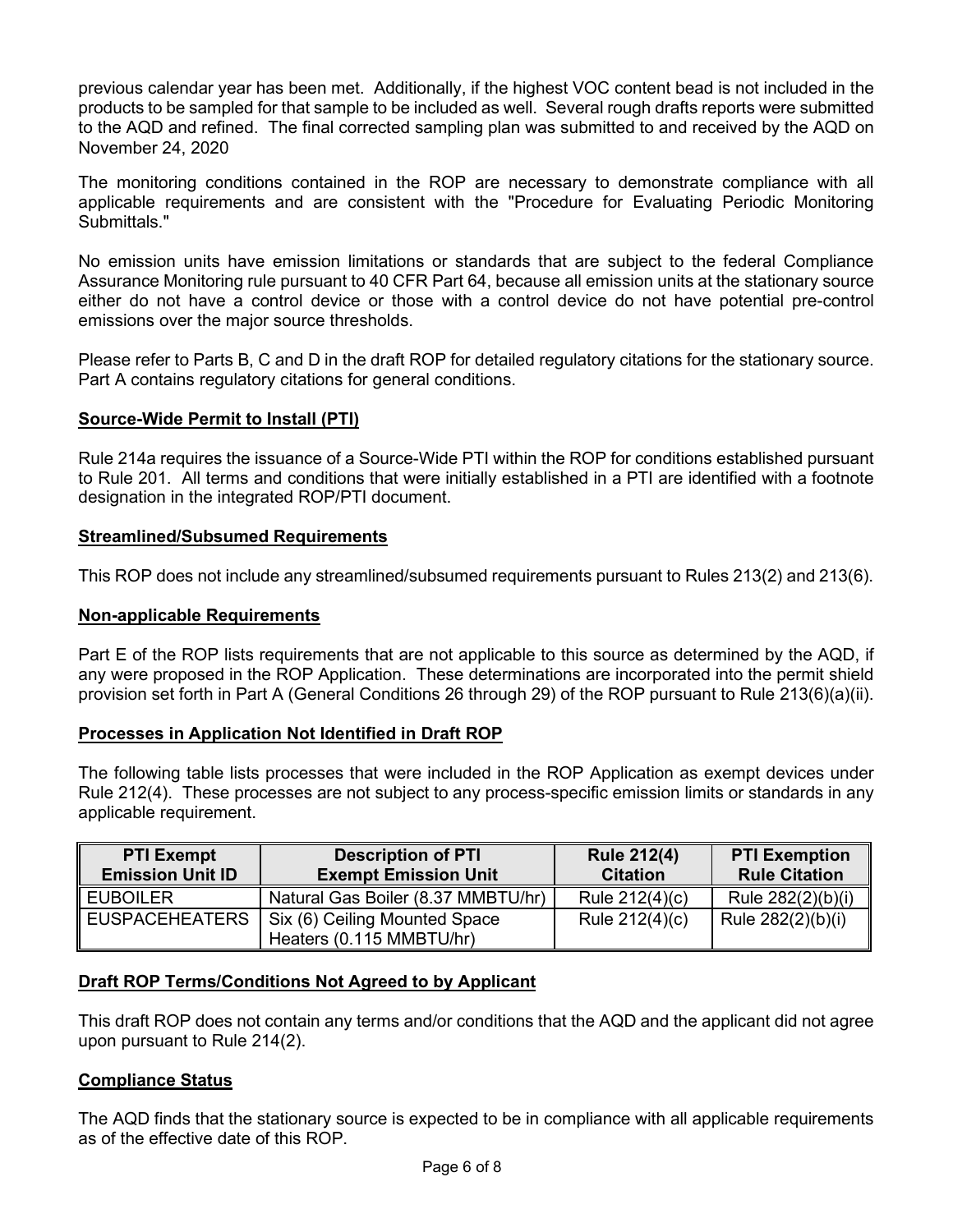# **Action taken by EGLE, AQD**

The AQD proposes to approve this ROP. A final decision on the ROP will not be made until the public and affected states have had an opportunity to comment on the AQD's proposed action and draft permit. In addition, the USEPA is allowed up to 45 days to review the draft ROP and related material. The AQD is not required to accept recommendations that are not based on applicable requirements. The delegated decision maker for the AQD is Heidi Hollenbach, Grand Rapids District Supervisor. The final determination for ROP approval/disapproval will be based on the contents of the ROP Application, a judgment that the stationary source will be able to comply with applicable emission limits and other terms and conditions, and resolution of any objections by the USEPA.